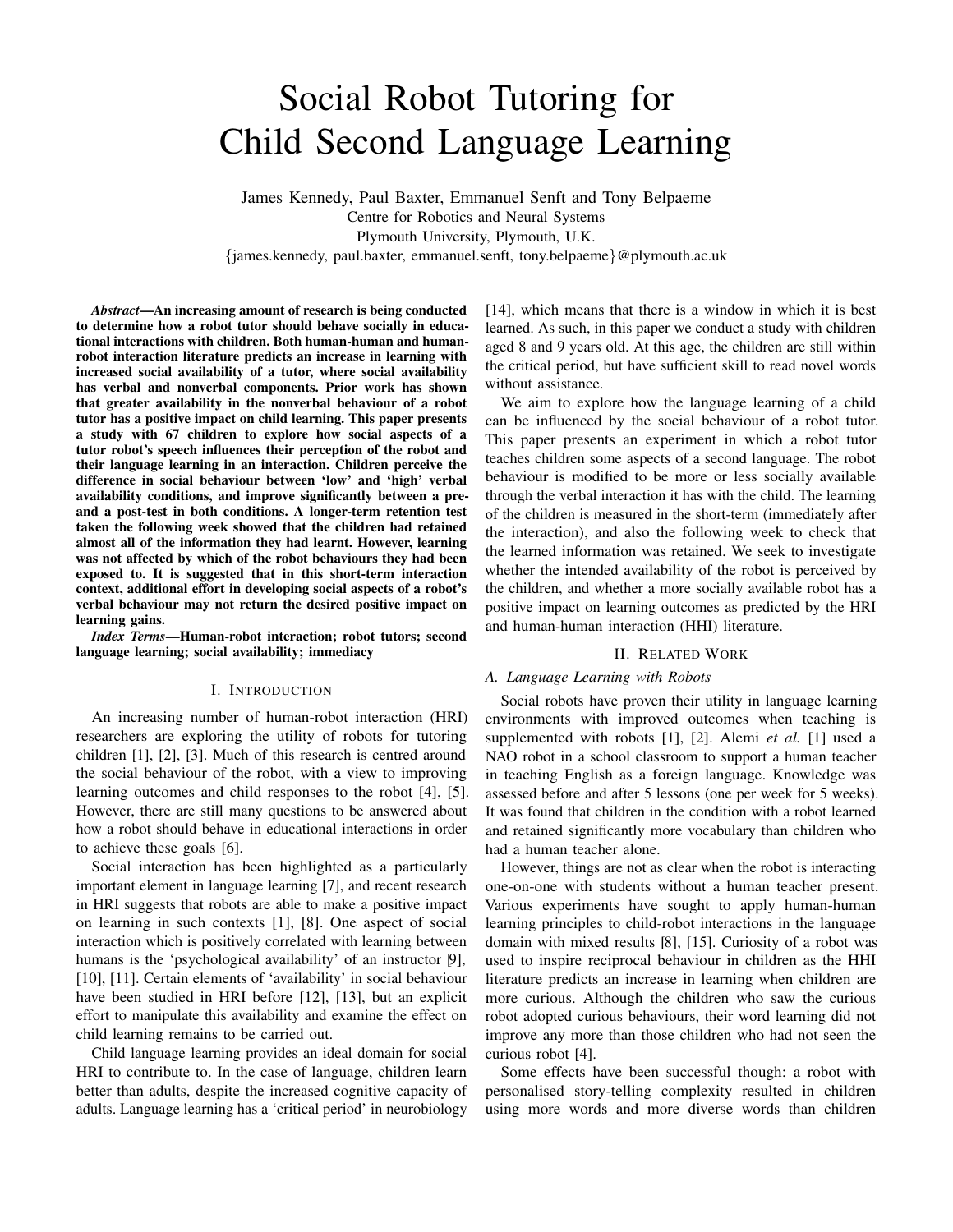who interacted with a non-personalised robot [\[15\]](#page-7-14). Socially supportive behaviours have also successfully been implemented in a robot which taught a novel language to children [\[16\]](#page-7-15). Those in the socially supportive condition scored significantly higher on a language test and in motivation measures (intrinsic and task motivation). The socially supportive condition employed many non-verbal behaviour manipulations, such as increased empathy, attention guiding, and non-verbal feedback. Whilst this is a promising result, more needs to be done to establish solid models for robot social behaviour in interactions of this nature. This paper seeks to address how the verbal social behaviour of a tutor robot affects child learning and how such behaviour might be characterised.

## *B. Social Behaviour and Learning*

In order to maximise the potential of robots in learning contexts, it is useful to explore how they should behave socially, as many human-human studies have revealed a link between social behaviour and learning [\[10\]](#page-7-9), [\[11\]](#page-7-10), [\[14\]](#page-7-13). Social behaviour also has a great impact on how students perceive teachers [\[10\]](#page-7-9), [\[17\]](#page-7-16). In turn, this influences factors such as how much students believe they have learnt, and how motivated they are to learn [\[11\]](#page-7-10). Therefore, it is important for students interacting with robots in educational contexts to have a positive perception of, and relationship with, the robot.

One concept of human social behaviour which has been positively correlated with student motivation, student achievement, and student attitudes is the 'psychological availability' of an instructor [\[10\]](#page-7-9), [\[11\]](#page-7-10). This concept considers how a teacher acts towards any particular pupil (as opposed to the class as a whole, given the classroom context of many studies in this field). This availability is measured through 'immediacy' and consists of verbal and nonverbal social behaviour components [\[9\]](#page-7-8), [\[18\]](#page-7-17). It should be noted that typical connotations of the word 'immediate' regarding timing do not form part of the measure. Instead, verbal immediacy includes behaviours such as whether an instructor uses personal examples in teaching, uses first names, solicits student opinions, and so on, whereas nonverbal immediacy considers the use of overt nonverbal social cues such as gaze and gestures [\[9\]](#page-7-8), [\[17\]](#page-7-16).

Research has been done in HRI with a view to improving the bond between children and robots through some of these means [\[19\]](#page-7-18), although often not in the context of educational interactions. It has been found that 'off-activity talk' - dialogue with a robot which does not concern the task being completed - encourages compliance in children in a therapeutic setting [\[13\]](#page-7-12). Personalisation in therapeutic contexts has also been considered. Children were asked a number of questions about their preferences and the robot then mentioned these in an interaction, the children who interacted with a personalised robot enjoyed the interaction more, but subject numbers were too low for statistical comparisons [[12\]](#page-7-11).

Part of the social availability construct (nonverbal immediacy) has previously been used in HRI with findings in agreement with the HHI literature [\[20\]](#page-7-19), [\[21\]](#page-7-20), suggesting immediacy is suitable for use as a metric in HRI. This paper



Fig. 1. A child answering a question on screen during the interaction.

<span id="page-1-0"></span>considers the other part of the social availability construct, verbal immediacy, to measure and motivate robot behaviour differences.

## III. RESEARCH QUESTIONS

<span id="page-1-1"></span>Following on from previous research with humans [\[9\]](#page-7-8) and robots [\[12\]](#page-7-11), [\[13\]](#page-7-12) we seek to test whether robot verbal availability has a positive impact on children's second language learning as predicted by the literature. In order to make such an assessment, it first needs to be clear that children perceive the behaviour of the robot as intended. Verbal immediacy provides a basis for measuring the children's perceptions and also for motivating differences between robot conditions. To ensure that any observed learning effects are retained and not just the product of short-term memory recall, we also aim to verify children's retention of the material outside of the short-term interaction context (as in [\[22\]](#page-7-21)). This leads to the following hypotheses:

- H1. *Perception of robot behaviour.* Children will perceive and report differences in the robot's verbal availability (as measured through immediacy).
- H2. *Child learning.* Children will retain the language skills that they learn from the robot outside of the short-term.
- H3. *Effect of availability on learning.* A robot exhibiting more socially available verbal behaviour will lead to greater child learning gains than a robot without this behaviour.

#### IV. DESIGN

French is commonly taught in English schools, so would have clear relevance for the children. However, it does not receive very much lesson time (the majority of schools offer 30-45 minutes per week at the age used in this study [\[23\]](#page-7-22)), so there is plenty of scope to teach new concepts. As such, French was selected as the second language to teach in this study. The learning material was developed in collaboration with an academic researcher in language development, a native French speaker, and a teacher.

The structure of the lesson content was designed based on previous work in which children learnt mathematical concepts, such as [\[5\]](#page-7-4), and a pilot study involving a human tutor and children. The aim was for the children to learn that nouns in French have a gender, that this changes which article is used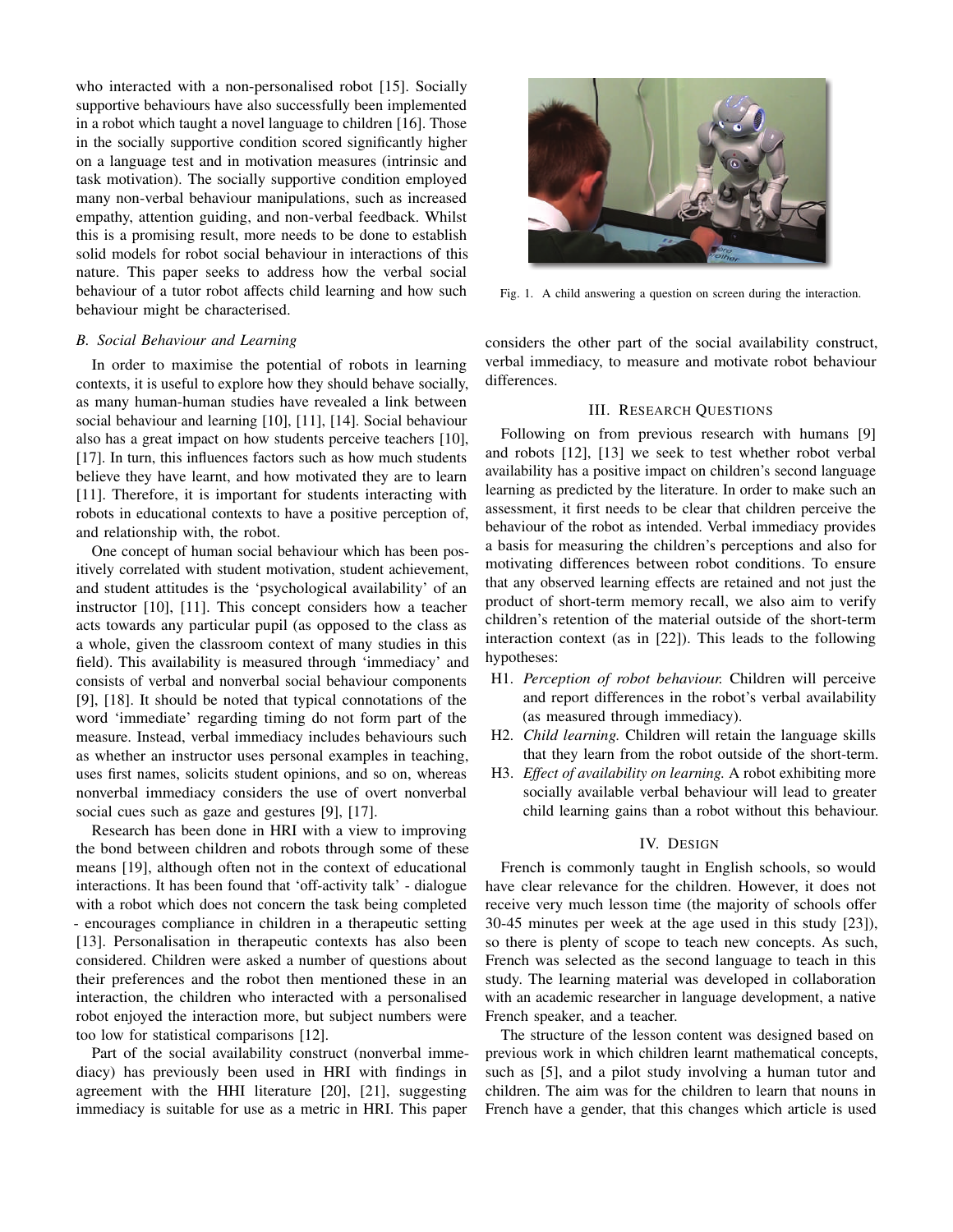

<span id="page-2-0"></span>Fig. 2. Screenshot from the touchscreen showing a question. Children can touch a word, drag it to the blank space and release to answer. Here the correct answer being 'Portugal'.

('le' or 'la'), and that for some words there are patterns which can be used to help work out which article to use.

An Aldebaran NAO robot acted as a tutor, delivering all lessons through speech and moving words on a touchscreen (Fig. [1\)](#page-1-0). As such, the children were exposed to both the words' pronunciation and orthography. The robot demonstrated how questions could be answered by dragging and dropping the correct answer in the blank space (see Fig. [2\)](#page-2-0). The robot first explained the concept of words having a gender by using an English example (using 'waiter' for a man, and 'waitress' for a woman). Following this, it explained how the French word for 'the' could be 'le' or 'la' depending on the gender of the noun it precedes. The robot then explained rules for working out whether to use 'le' or 'la'. After explaining each rule, the child's understanding was checked (Fig. [3\)](#page-2-1).

During the lessons the robot would explain a rule and then use the screen to show an example. The rules used were taken from online French language learning guides $1,2$  $1,2$  $1,2$  and were verified by a French native speaker. The rules were as follows: 1) 'le' is used for male people, and 'la' is used for female people, 2) 'la' is used for countries ending in 'e', 3) 'la' is used for fruit or vegetables ending in 'e'. Whilst these are recognised techniques for people learning a second language, it should be made clear that it is unlikely that a native speaker would learn in this way, and that there are a limited number of exceptions to rules 2 and 3 (but these were avoided in the lesson content here). We do not seek to determine the best teaching strategy for the concept, but the effect that robot behaviour has on any learning.

Questions were designed to get progressively more complex as the interaction progressed. To start with, English translations and pictorial representations of the words were provided alongside the French. At this stage, the child was only required to select the article 'le' or 'la' to add to the word. Towards the end of the interaction, all English translations were removed so that only the French and the pictures remained. The question structure was also changed in later stages: the child was required to match a noun to the article (Fig. [2\)](#page-2-0), which requires them to



<span id="page-2-1"></span>Fig. 3. Structure of the task. *R* refers to robot explanation sections and *C* refers to child question answering sections. The robot dictates the structure of the interaction through speech and by presenting questions on the touchscreen, informing the child of when it is their turn answer questions on the screen. The HIGH condition includes many manipulations in the verbal behaviour to make it more 'available'.

assess several nouns for each question, rather than just one as in the earlier questions.

All feedback was provided verbally by the robot; no feedback was shown on the screen. When providing feedback, the robot's TTS would switch to French so that the child could hear the correct pronunciation. The robot was autonomous throughout, except for some short vocal phrases in one condition, which were triggered by the experimenter (see Section [V-C\)](#page-3-0).

#### V. EVALUATION

## *A. Participants*

A total of 67 children were included in the study after exclusions due to technical issues (1 child) or absence from school during one of the two visiting periods (7 children). All children were native English speakers and were from the same year group (with three class teachers) from a primary school in the U.K. (average age *M*=8.8, *SD*=0.4; 30M, 37F). Only one child was fluent in another language (this language was not used in this study). Children were distributed randomly between groups whilst balancing for gender and class teacher. All children had parental/guardian permission and gave their consent to take part in the study.

## <span id="page-2-5"></span>*B. Measures*

Learning was measured through pre-, post- and retention tests, which can be seen online<sup>[3](#page-2-4)</sup>. These tests sought to examine various aspects of the children's learning, including their

```
3http://goo.gl/hrIQEe
```
<span id="page-2-2"></span><sup>1</sup><http://goo.gl/JPjmPO>

<span id="page-2-3"></span><sup>2</sup><https://goo.gl/WY37z5>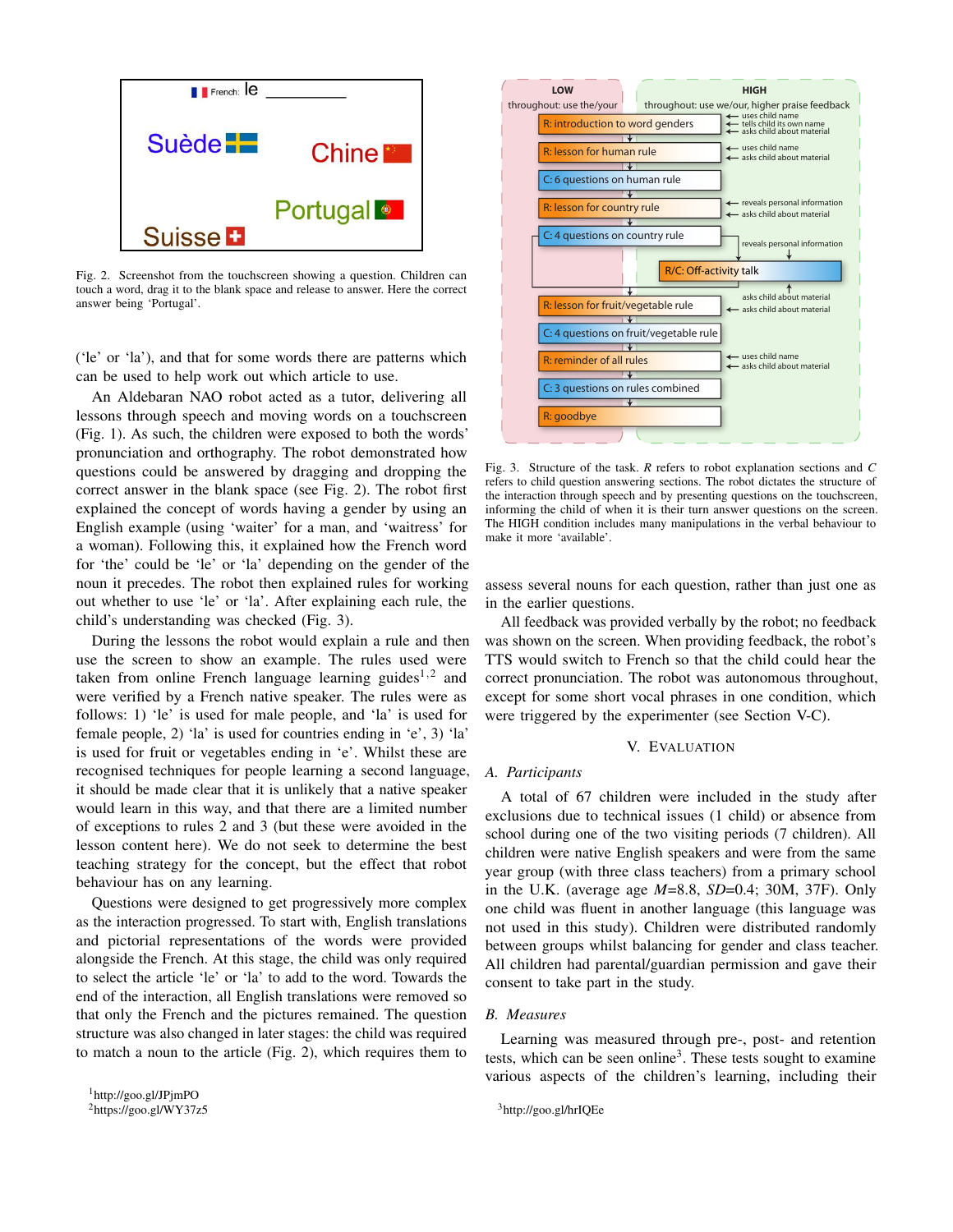vocabulary acquisition, and their ability to apply each of the 3 rules in isolation and combination with each other. The test consisted of 12 questions: 3 vocabulary-based (1 French-English and 2 English-French), 2 about humans (rule 1), 2 about countries (rule 2), 3 about fruits and vegetables (rule 3), and 2 combined all three rules. Each question had 4 multiple choice answers and used the same formats as questions on the touchscreen. The majority of the test questions used words that the children had not seen in the learning material in order to ensure generalised learning was taking place, rather than memorisation of specific instances; exceptions are discussed in Section [VII.](#page-5-0) The pre-, post- and retention-tests were all the same as this was necessary to account for children's prior knowledge (they had learnt some French vocabulary in school before), and to accurately measure their recall. The children were not given any feedback on their tests at any stage.

The child's perception of the robot was measured through a questionnaire combining verbal immediacy and nonverbal immediacy items. This 23 question questionnaire was completed on paper and was multiple choice. The verbal immediacy and nonverbal immediacy items were based on those used in [\[10\]](#page-7-9), but were modified such that the language could be understood by children. The final questionnaire used can be seen online<sup>[4](#page-3-1)</sup>. Verbal immediacy includes aspects of behaviour such as personalisation, off-activity talk, and student opinion solicitation. Nonverbal immediacy covers overt social behaviours, such as whether gestures are used, whether the robot looks at the child, and so on.

#### <span id="page-3-0"></span>*C. Conditions and Robot Behaviour*

In order to address the hypotheses in Section [III,](#page-1-1) three conditions were devised: 1) a robot with high verbal availability (HIGH, *n*=20), 2) a robot with low verbal availability (LOW, *n*=20), 3) a control with no robot and just a pre- and retention test (CTRL, *n*=27). The robot with low verbal availability doesn't have the verbal behaviours which lead to being considered available as measured by verbal immediacy (Fig. [3\)](#page-2-1). The control condition is used to verify that there are no learning effects due to exposure to the test material.

In both robot conditions, the nonverbal behaviour was kept constant. The behaviour used was designed to be of high nonverbal immediacy, with the robot's gaze randomly moving in the direction of the child, gestures during speech, a slight lean forward of the body, and slight motor noise in the arms to give the impression of being relaxed. The perception of this behaviour as being of high nonverbal immediacy is verified through the questionnaire after the interaction (as described in Section [V-B\)](#page-2-5).

<span id="page-3-1"></span>The speech of the robot was kept the same in both conditions outside of the experimental manipulations as described below. This ensures that the lesson content is largely unchanged between conditions, although the experimental manipulations require some language adjustments, these should not impact on the coherence or intelligibility of the lessons.

Verbal immediacy can be used to measure aspects of availability of an instructor, so the verbal immediacy questionnaire [\[9\]](#page-7-8) was used to create the robot conditions with different availability levels. In order to generate the behaviour for the conditions, we therefore applied all of the verbal immediacy questionnaire items possible to the speech for the HIGH condition, and did not apply them for the LOW condition. The following differences were present in the HIGH condition robot behaviour, but not in the LOW condition<sup>[5](#page-3-2)</sup>:

- 1) use the child's name (3 times)
- 2) tell the child its name
- 3) reveal personal information about itself (twice in addition to its name)
- 4) ask the child how they felt about the material (e.g. "does everything make sense to you so far?" 6 times)
- 5) ask the child about their hobbies and continue the discussion for 2 or 3 speech turns
- 6) use "we/our" work (as opposed to "the/your", throughout)
- 7) provide higher praise feedback (e.g. "You're doing really well! That was right", as opposed to simply "That was right" in the LOW condition)

Two items of the verbal immediacy questionnaire were not manipulated: humour and feedback provision. Humour was considered to be inappropriate to add given the context of the interaction and difficulties in selecting a comment that would be universally funny. Whether or not feedback was provided was not manipulated between conditions as in this context, the only way of getting feedback was from the robot and missing feedback here would confound any findings related to learning.

To compensate for unreliable speech recognition, a Wizardof-Oz intervention was used in the HIGH condition to let the robot reply 'that's great' after the children answered a question from the robot about their understanding of the material (children always said they had understood the lesson), and to trigger pre-scripted phrases at the appropriate time for the discussion about the child's hobby.

#### *D. Procedure*

The interactions took place on the school premises in a quiet working space familiar to the children. The child sat across from an Aldebaran NAO with a 27 inch touchscreen placed horizontally between them (Fig. [1\)](#page-1-0). Two video cameras were used to record the interactions. One experimenter sat behind and to the side of the child, out of their view (Fig. [4\)](#page-4-0). The time children spent interacting with the robot was on average *M*=11min 26s (*SD*=1min 11s).

<span id="page-3-2"></span>The experimenter spent a full week in the school, plus one day the following week. On the first Monday of the visit, pre-tests were delivered to all children in their main classrooms. These were completed under the supervision of the experimenter and the class teacher to make sure that children completed them individually. Throughout the week those children interacting with the robot would be taken out of class individually, take part in the interaction, and then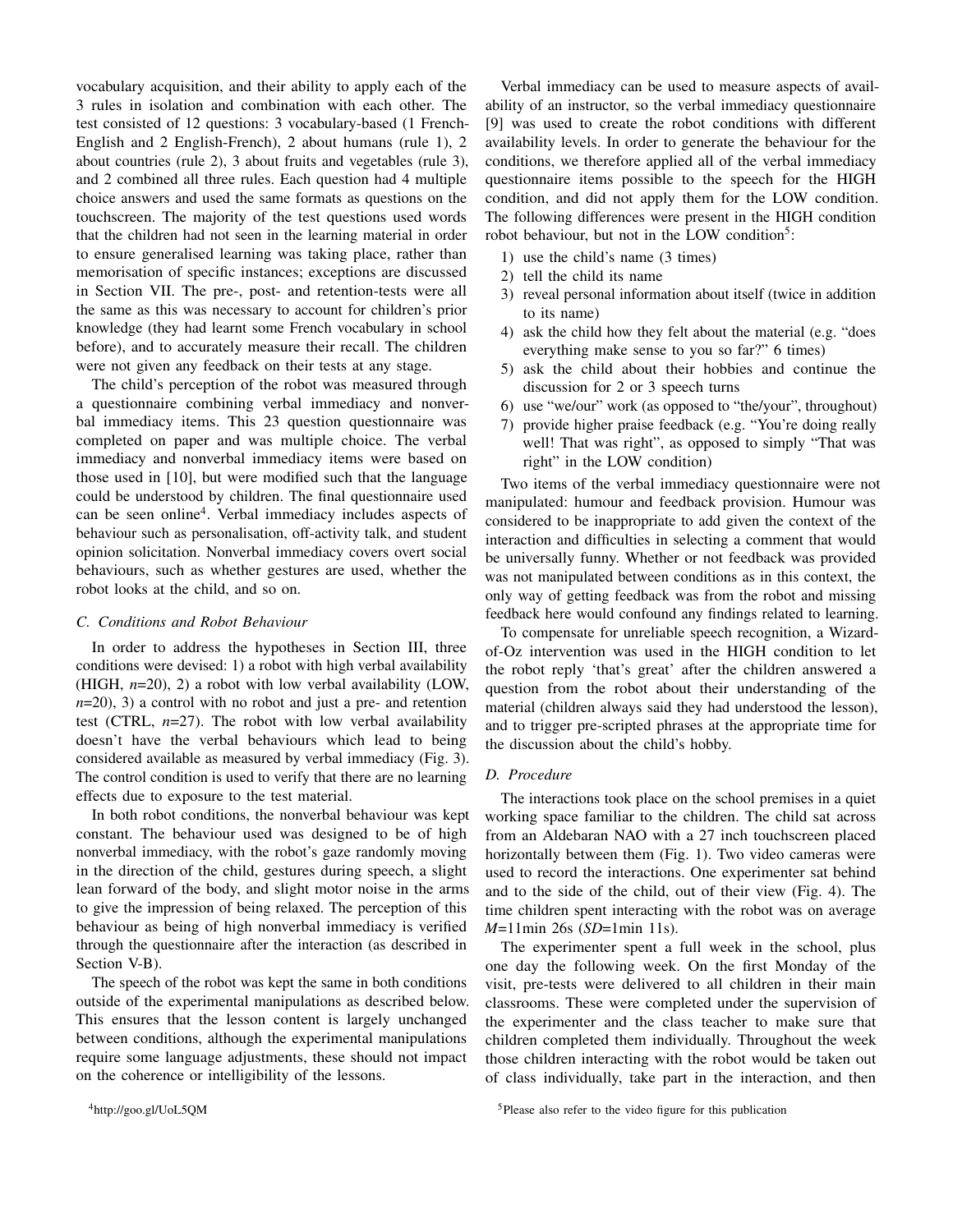

<span id="page-4-0"></span>Fig. 4. Schematic overview of the interactions being investigated in this paper. The child and the Aldebaran NAO robot sit across a touchscreen from one another. An experimenter sits behind and out of view of the child. Two video cameras record the interaction. Figure not to scale.

complete the post-interaction test and questionnaire on paper, to the side of where the experimenter had been sitting (so they can no longer see the robot or touchscreen). The robot condition was switched between each interaction to ensure a balance throughout the week.

On the Monday of the following week the experimenter returned to deliver the retention test to the children under the same conditions as the pre-test. Children in the control group therefore completed a pre-test and a retention test without any teaching input. The children had not been informed that they would be tested again on the material that they had covered with the robot. After each class had completed the retention test, the experimenter gave an overview of the study and a presentation of social robots to all children. This meant that all children understood the study and had the opportunity to interact with the robot.

## VI. RESULTS

## *A. Perception of the Robot*

To address H1 (that children will perceive differences in the verbal availability of the robot), the results of the postinteraction questionnaire were analysed. The questionnaire is broken down into the several parts which measure different constructs, as described in Section [V-B.](#page-2-5) The manipulations were conducted on the verbal immediacy element of the questionnaire, where a higher verbal immediacy score would indicate a higher perception of verbal availability. An unpaired *t*test reveals a significant difference between the average verbal immediacy measure for the LOW condition (*M*=31.2, 95% CI [28.1,34.3]) and the HIGH condition (*M*=44.9, 95% CI [41.6,48.2]); *t*(38)=6.322, *p*<.001. This confirms H1; children could indeed perceive the difference between the conditions (despite not having seen the other condition for comparison).

Nonverbal immediacy scores were also compared; the difference between the nonverbal immediacy score in the LOW condition (*M*=18.5, 95% CI [17.0,19.9]) was not found to be significantly different to that of the HIGH condition (*M*=19.6, 95% CI [17.8,21.3]); *t*(38)=1.020, *p*=.314 (Fig. [5\)](#page-4-1).



<span id="page-4-1"></span>Fig. 5. Verbal and nonverbal immediacy scores for the high availability (HIGH) and low availability robot (LOW) conditions. The HIGH condition is perceived to have significantly higher verbal immediacy while having the same nonverbal immediacy, showing that the children perceive it as more available. *Error bars* show 95% CI.

This provides some validation for the control of nonverbal behaviour between the conditions.

## *B. Learning Gains*

Learning gains are measured through scores on the tests conducted before the interaction (pre-test), immediately after the interaction (post-test), and 3-7 days after the interaction (retention test). Questions on the tests are equally weighted, so scores are out of a maximum of 12. Before analysis of the two robot conditions can be conducted there are some potential confounds which must be eliminated as factors: the differences in time between the interaction and retention test, and the impact of exposure to the test (as the same test is used).

It could be expected that children who interacted with the robot at a time closer to the retention test would outperform those who interacted with the robot earlier in the visit. To explore whether this was a factor, the day on which the interaction took place was correlated with the difference between the post-test and the retention test. The correlation is weak and non-significant; *r*(36)=-.079, *p*=.637, indicating that the time from interaction to retention test can be eliminated as a factor. We would suggest that the absolute number of days does not make a difference to the retention, but the number of days out of school during this period is more important, which was constant for all children (a weekend of 2 days).

The control condition is used to verify whether exposure to the test makes a difference to the findings. It would not be expected that there would be a difference as the children are given no feedback on the tests at any stage, but the control condition allows verification. For children in the control condition, the pre-test score (*M*=3.96, 95% CI [3.26,4.66]) and retention test score (*M*=3.89, 95% CI [3.28,4.49]) can be considered equivalent. Two one-sided *t*-tests (TOST) [\[24\]](#page-7-23) with a 1 point threshold confirm the test scores are equivalent at the *p*<.05 level: *t*(52)=−2.061, *p*=.022/*t*(52)=2.391, *p*=.010. This indicates that exposure to the test is not a confounding factor.

A repeated measures ANOVA was used to explore H2 (that children will retain their learning) and H3 (that the robot condition will affect learning); Fig. [6](#page-5-1) and Table [I](#page-5-2) show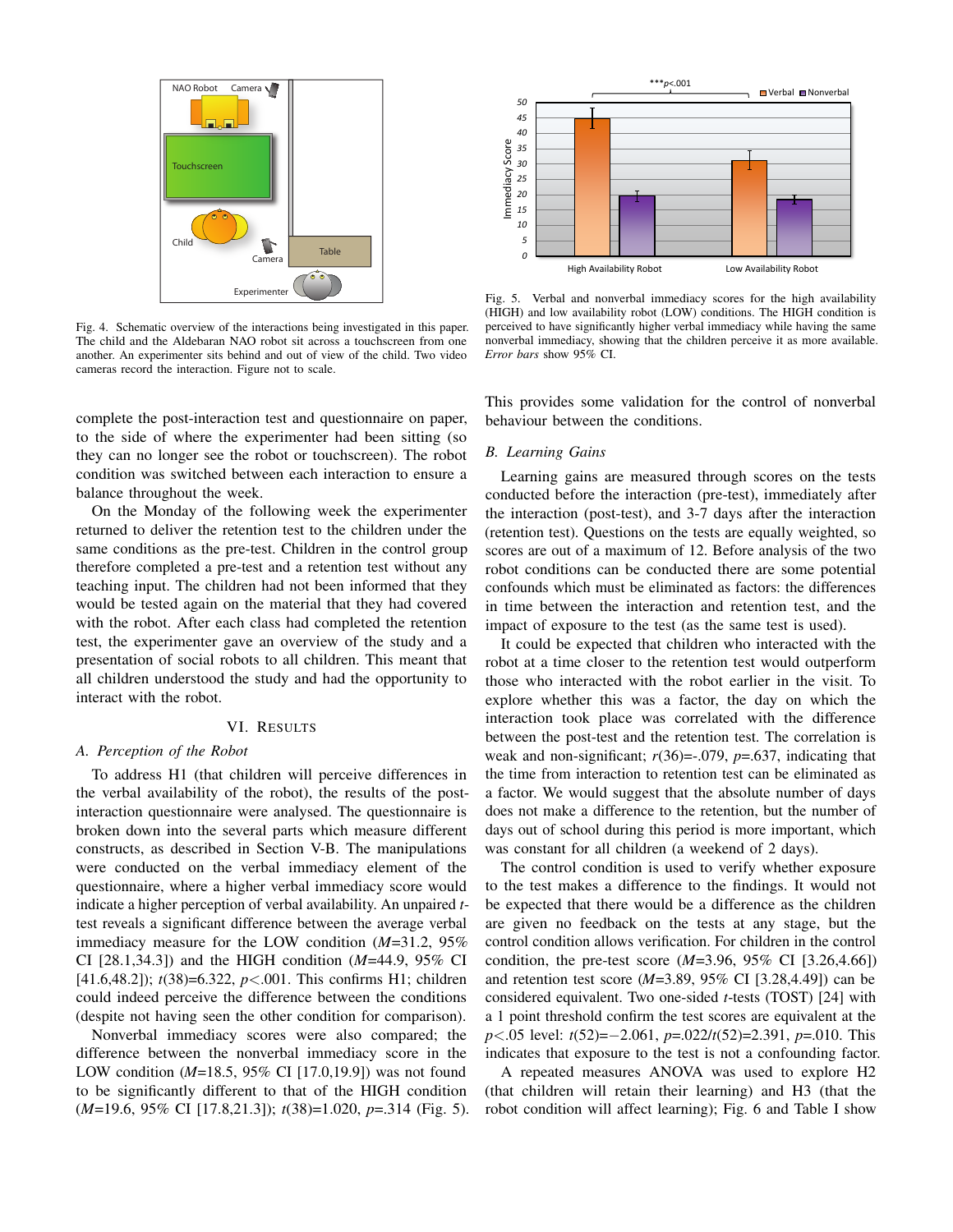

<span id="page-5-1"></span>Fig. 6. Pre-test, post-test and retention test scores by condition (chance score=3; maximum score=12). Children learn a significant amount from the robot between pre- and post-tests; this gain is sustained to the retention test. *Error bars* show 95% CI.

the results for test scores by condition. Mauchly's Test of Sphericity indicated that the assumption of sphericity had not been violated,  $\chi^2(2)=1.873$ ,  $p=.392$ . No significant interaction was found between test and condition; Wilk's Lambda=.998,  $F(2,35)=0.04$ ,  $p=.963$ . A main effect was found for test, Wilk's Lambda=.391, *F*(2,35)=27.21, *p*<.001, but not for condition; *F*(1,36)=0.08, *p*=.774. Bonferroni pairwise comparisons find that there is a significant difference between pre-test and posttest, and pre-test and retention test scores (all  $p < .001$ ), but no difference between post-test and retention test (*p*=1.00).

These results support H2, as children learn between the pre- and post-tests, and retain their learning in the retention test. Further support for H2 can be gained through Weber & Popova paired-samples equivalency tests [\[25\]](#page-7-24) which show that the post and retention test scores are equivalent in both the HIGH (*t*(18)=0.67, *p*=.022) and LOW (*t*(18)=0.73, *p*=.025) conditions, with Cohen's *d*=.50. Whilst this is an 'intermediate' effect size for demonstrating equivalency, it should be noted that the sample size is relatively small on a per-condition basis, leading to a higher variation in scores, which raises the level at which equivalency can be shown. Combined, these findings provide evidence in support of H2 as the children learn a significant amount from the pre-test to the post-test, and the post-test and retention test scores can be considered largely equivalent, demonstrating their retention of the learning.

The ANOVA results do not support H3 (that higher availability will lead to greater learning) as no significant effect was found for robot condition. Nor can a significant difference be seen between the improvement in the LOW condition (*M*=3.80, 95% CI [2.55,5.05]) and the HIGH condition (*M*=3.35, 95% CI [1.78,4.92]); *t*(38)=0.470, *p*=.641. The drop in score from post-test to retention test can also be considered equivalent between conditions; using a Weber & Popova independentsamples equivalance test,  $t(36)=0.07$ ,  $p=.004$  with Cohen's *d*=.50. Therefore, Hypothesis H3 must be rejected as there are no significant differences observed between conditions in terms of learning.

Based on the rules taught to the children, one could suggest that learning a very simple rule of: "if the word ends in an 'e',

TABLE I TEST SCORE RESULTS BY CONDITION.

<span id="page-5-2"></span>

| <b>Condition</b> | <b>Pre-Test</b>   | <b>Post-Test</b>  | <b>Retention Test</b> |
|------------------|-------------------|-------------------|-----------------------|
|                  | M 195% CII        | M 195% CI1        | M 195% CI1            |
| CTRL             | 3.96 [3.26, 4.66] | N/A               | 3.89 [3.28, 4.49]     |
| <b>LOW</b>       | 3.65 [3.10, 4.20] | 7.45 [6.17, 8.73] | 6.84 [5.64, 8.05]     |
| <b>HIGH</b>      | 3.65 [2.90, 4.40] | 7.00 [5.72, 8.28] | 6.58 [5.22, 7.94]     |

then use *la*, otherwise use *le*" may be adopted as a 'shortcut' and could account for the learning differences. This would then have nothing to do with learning aspects of language, but be a basic memory phenomenon. This had been anticipated in the study design, so later questions in the learning material made sure to challenge this approach by including several words ending in 'e' as possible answers, but with those words relating to humans of male gender (therefore requiring 'le', rather than 'la' and violating the shortcut rule). Additionally, a question in the tests used adopted this approach, with several words ending in an 'e', but not all being feminine. This was done to verify whether the shortcut rule had been adopted, or whether the children had really learnt the material as it had been taught, with the ability to discriminate between different types of words. If the children had only learnt the shortcut rule then they would answer this verification question incorrectly, however, it was answered correctly above the average level for the rest of the questions in the test (63% for the verification question, versus 60% for the other questions). This provides some evidence that the children learnt intricacies of the language that was presented to them; further evidence in support of this will be provided in Section [VII.](#page-5-0)

## VII. DISCUSSION

<span id="page-5-0"></span>The results show that the children perceived the verbal availability of the robot conditions as intended, which confirms that the behaviour was designed appropriately to address the research hypotheses. The nonverbal behaviour was kept constant between the two conditions, and this was reflected in the children's questionnaire responses. The children in both robot conditions exhibited significant learning gains between the pre-test and post-test, as well as between the pre-test and retention test, with equivalent scores in the retention test and the post-test. This is a positive result, as it would have been plausible that the children would quickly forget what the robot had taught them once the interaction was over, especially as the children were not aware that they would be re-tested, and so had little motivation to attempt to actively try and retain the information.

The tests which the children had to complete were designed to be challenging. Each answer had four options with no obviously incorrect answers, so the likelihood of a guess being correct would be chance (25%). It was found that children scored slightly above this on the pre-tests as they had done a small amount of French before, so scored closer to 4 than the 3 that would be expected with random guessing. This significantly improved to over 7 out of 12 in the post-tests.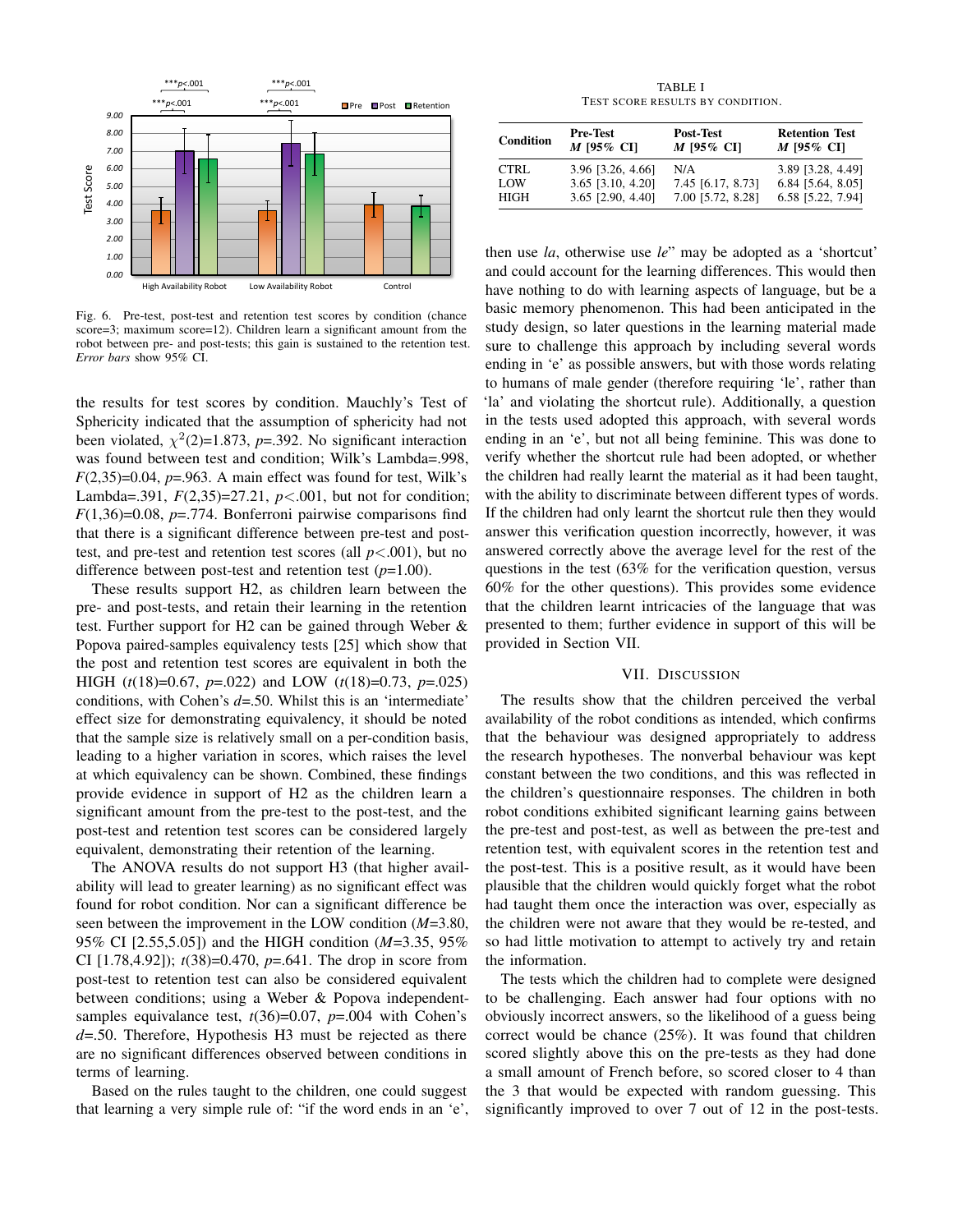Given the difficulty of the tests and the relatively short time the child interacts with the robot learning and practising the material, this is an impressive increase. Indeed, only 6 of the 40 children who interacted with the robot did not improve from pre-test to post-test. Learning of 'le' or 'la' as the article choice could have contributed to part of the increase in scores, however if children had learnt the choice to be le/la then the chance score would go up by 1.5 points from pre-test (chance  $=$  3) to post-test (chance  $=$  4.5). The children actually improve by an average of 3.6 (95% CI [2.6,4.5]), suggesting learning beyond any improvement due to the higher chance score.

Despite the children being able to perceive the difference in verbal aspects of availability between the two robot conditions (measured through verbal immediacy), no significant difference was observed in learning in either the post- or retention-test. This finding is surprising given the positive correlation between verbal immediacy and learning in human studies [\[9\]](#page-7-8), [\[11\]](#page-7-10). Previous work has found that nonverbal aspects of availability can lead to additional learning above that gained through just exposure [\[20\]](#page-7-19). The work here explored whether verbal aspects of availability would have a similar positive effect on learning, but they did not.

Aspects of the behaviour manipulated here, such as personalisation [\[12\]](#page-7-11) and off-activity talk [\[13\]](#page-7-12), have been studied before in HRI with promising results. However, these studies had too few subjects to make conclusions about learning [\[12\]](#page-7-11), or did not assess learning [\[13\]](#page-7-12). In contrast to [13], we do find here that the children perceive differences between the conditions, but in our study the questionnaire is targeted towards specifically measuring the perception of the behaviours which were manipulated, rather than assessing an overall feeling towards the robot. It is possible that despite children perceiving differences in the availability of the robot, this did not translate into any difference in feeling towards the robot. If the relationship the child feels towards the robot is no different between conditions then this may go some way to explaining the lack of difference in learning.

The interpretation of the robot character could have been influenced by the TTS voice used by the robot, which would switch when the language changed. These voices were clearly different and this could have impacted how the children perceived the robot. However, the children have no prior experience with the robot, so they may have accepted this as part of the robot's behaviour. As the voices are clearly different, they may also have interpreted this not to be part of the robot's character, but to be the robot playing back other media (akin to a teacher playing recorded French). It is not possible to determine how the children perceived this switch in voice from the data collected, but perceptions of voice switching of multi-lingual robots could be worth explicitly exploring in future work.

Another factor which may have influenced the learning results is novelty. Novelty is often an issue for HRI studies [\[26\]](#page-7-25), [\[27\]](#page-7-26), and it possibly played a role here as the children interact just once with the robot for a brief period of time. Verbal immediacy has been found to consist of four factors, including

'individual friendliness' [\[10\]](#page-7-9). Even if the children were to bond more strongly with the high availability robot because of increased friendliness, the short interaction time might not be enough for differences in the relationship to manifest into learning outcomes. Furthermore, it could be that the behaviour of the more available robot cancels out its own benefits by being so novel as to distract from the learning material. For example, when the robot is conducting off-activity talk during the interaction, this is time when the children are not focussing on the learning task and are possibly forgetting information they have learnt. This doesn't mean that off-activity talk should be avoided for fear of distraction, but that it might only be appropriate in longer, or repeated interactions where novelty is less of an issue. We would hypothesise that given a longer interaction timescale, the learning benefits predicted by the literature of greater availability [\[9\]](#page-7-8), [\[11\]](#page-7-10) would be observed as the novelty wears off [\[2\]](#page-7-1), [\[26\]](#page-7-25).

In the HHI literature, a lower correlation between verbal immediacy and learning has been found when compared to nonverbal immediacy and learning [\[11\]](#page-7-10). Nonverbal immediacy has previously been found to make a difference to learning in HRI [\[20\]](#page-7-19), [\[21\]](#page-7-20). This could suggest that verbal behaviour may not be as important for learning (at least in short-term interactions) as overt nonverbal behaviour. It has also been found in humans that the impact of immediacy behaviours is enhanced in line with increases in class size [\[9\]](#page-7-8). It could be that the effect of verbal immediacy is simply too far reduced when placed in a one-to-one tutoring context as in this study, rather than the larger classroom setting. The availability of the robot would be experienced to some extent in both conditions simply through the nature of the one-to-one interaction.

One interesting finding from the data collected which was not hypothesised was the ability of the children to acquire vocabulary despite the learning material not explicitly requiring them to do so. Three questions of the test were vocabulary based: two requiring translation from English to French, and one French to English. Two of these questions referred to words which the children would have seen on screen and heard the robot say (as they were answers to questions in the learning material). The remaining question was about a word which they would have seen on screen, but the robot did not say (as it was not a correct answer). It is suggested that the two words which were answers in the learning material were more likely to be recalled as the children would have looked at the word for longer and the robot would have said the word. However, a significant increase was found for all 3 of the questions independently, and a repeated measures ANOVA found a significant increase for the average score (out of 3) of children who correctly translated the words from pre-test to post-test, and from pre-test to retention test. Mauchly's Test of Sphericity indicated that the assumption of sphericity had not been violated,  $\chi^2(2)=0.661$ ,  $p=.719$ . No significant interaction was found between test and condition; Wilk's Lambda=.968,  $F(2,35)=0.58$ ,  $p=.565$ . A main effect was found for test, Wilk's Lambda=.595, *F*(2,35)=11.94, *p*<.001, but not for condition; *F*(1,36)=0.14, *p*=.710. Post-hoc Bonferroni pairwise